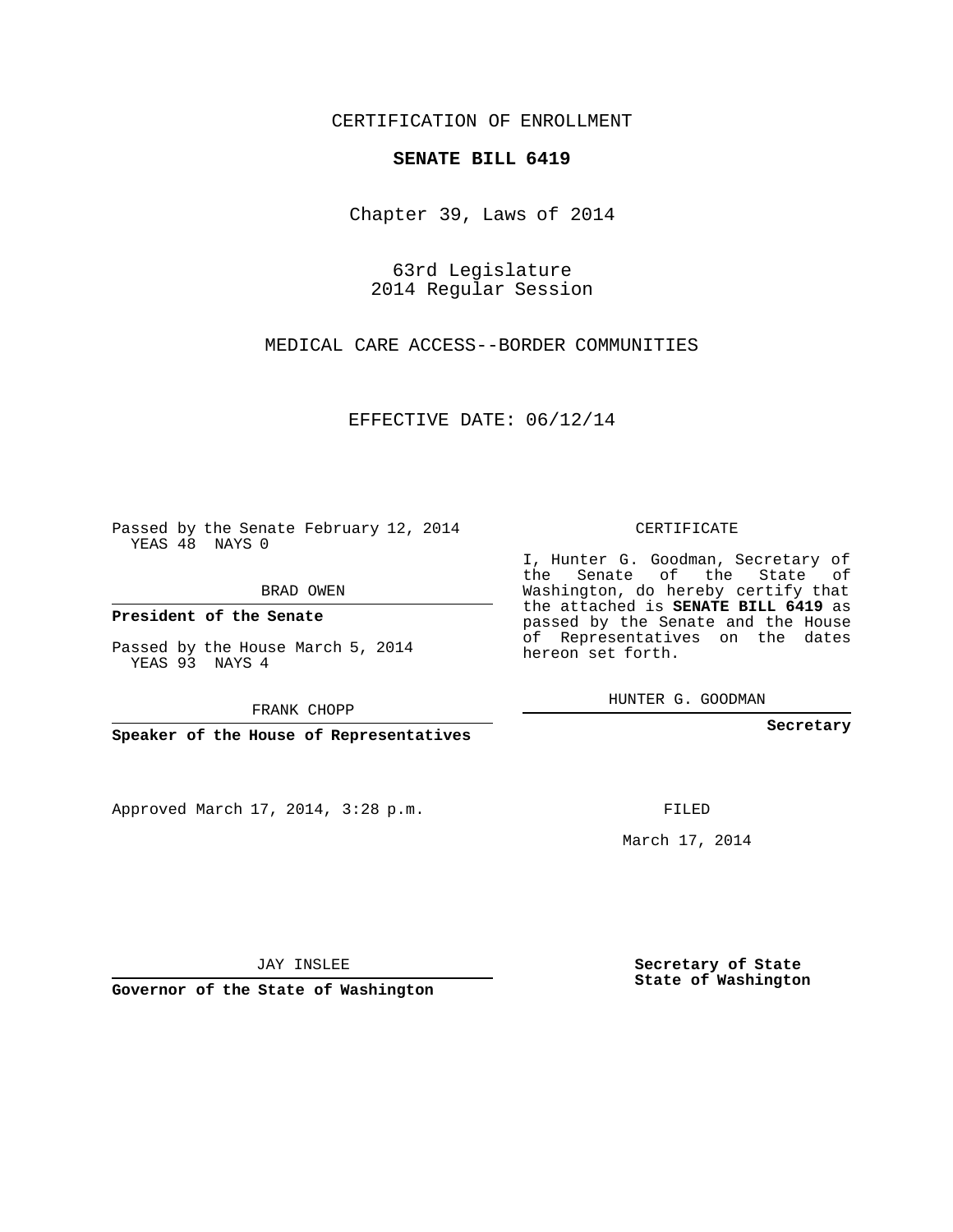# **SENATE BILL 6419** \_\_\_\_\_\_\_\_\_\_\_\_\_\_\_\_\_\_\_\_\_\_\_\_\_\_\_\_\_\_\_\_\_\_\_\_\_\_\_\_\_\_\_\_\_

\_\_\_\_\_\_\_\_\_\_\_\_\_\_\_\_\_\_\_\_\_\_\_\_\_\_\_\_\_\_\_\_\_\_\_\_\_\_\_\_\_\_\_\_\_

Passed Legislature - 2014 Regular Session

## **State of Washington 63rd Legislature 2014 Regular Session**

**By** Senators Cleveland, Benton, Keiser, Darneille, Frockt, Billig, Chase, Rolfes, Nelson, Dammeier, Fraser, Eide, Kohl-Welles, Kline, Pedersen, Hargrove, Ranker, Conway, and McAuliffe

Read first time 01/24/14. Referred to Committee on Health Care .

 AN ACT Relating to medicaid programs and expanding access to care in border communities; and adding a new section to chapter 74.09 RCW.

BE IT ENACTED BY THE LEGISLATURE OF THE STATE OF WASHINGTON:

 NEW SECTION. **Sec. 1.** A new section is added to chapter 74.09 RCW to read as follows:

 (1) The legislature finds that the authority and the department purchase or contract for the delivery of medicaid programs, including medical services with the managed care plans under this chapter, mental health services with regional support networks or other contractors under chapter 71.24 RCW, chemical dependency services under chapters 74.50 and 70.96A RCW, and long-term care services under chapter 74.39A RCW.

 (2) The authority and department must collaborate and seek opportunities to expand access to care for enrollees in the medicaid programs identified in subsection (1) of this section living in border communities that may require contractual agreements with providers across the state border when care is appropriate, available, and cost-effective.